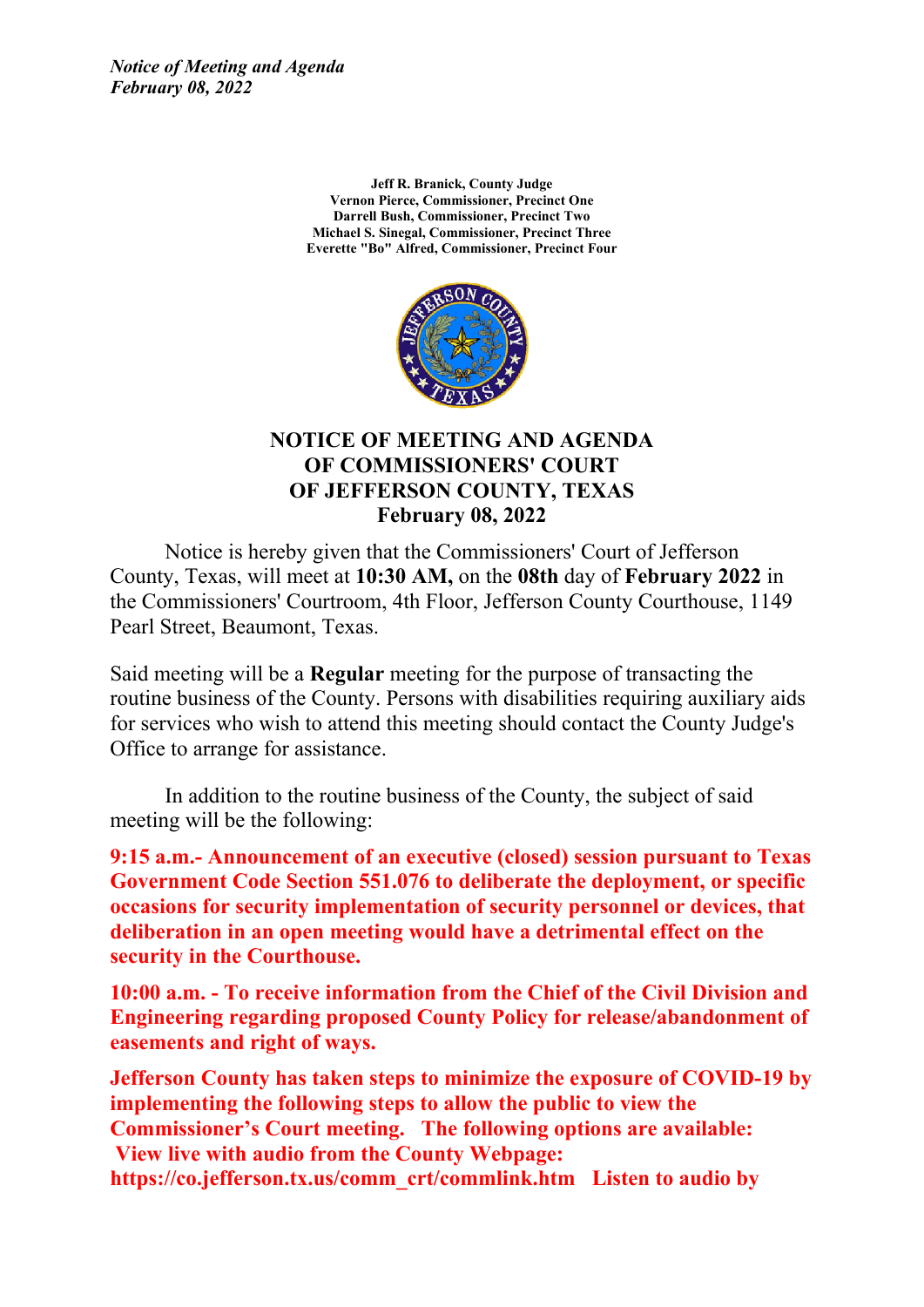*Notice of Meeting and Agenda February 08, 2022*

**calling 346-248-7799 Meeting ID: 917 160 6532# Participant ID: # The court will also have <sup>a</sup> question and answer session at the end of the meeting. If you would like to ask any questions of the Court, please be on the phone call. The Court will give <sup>a</sup> question and answer session at the end of the meeting as time allows. You will be called upon by your last 4 digits of your phone number. If you do not have any questions, you can pass. Please be mindful that the audio portion of this meeting will be of better quality from the website.**

**INVOCATION: Darrell Bush, Commissioner, Precinct Two**

**PLEDGE OF ALLEGIANCE: Michael S. Sinegal, Commissioner, Precinct Three**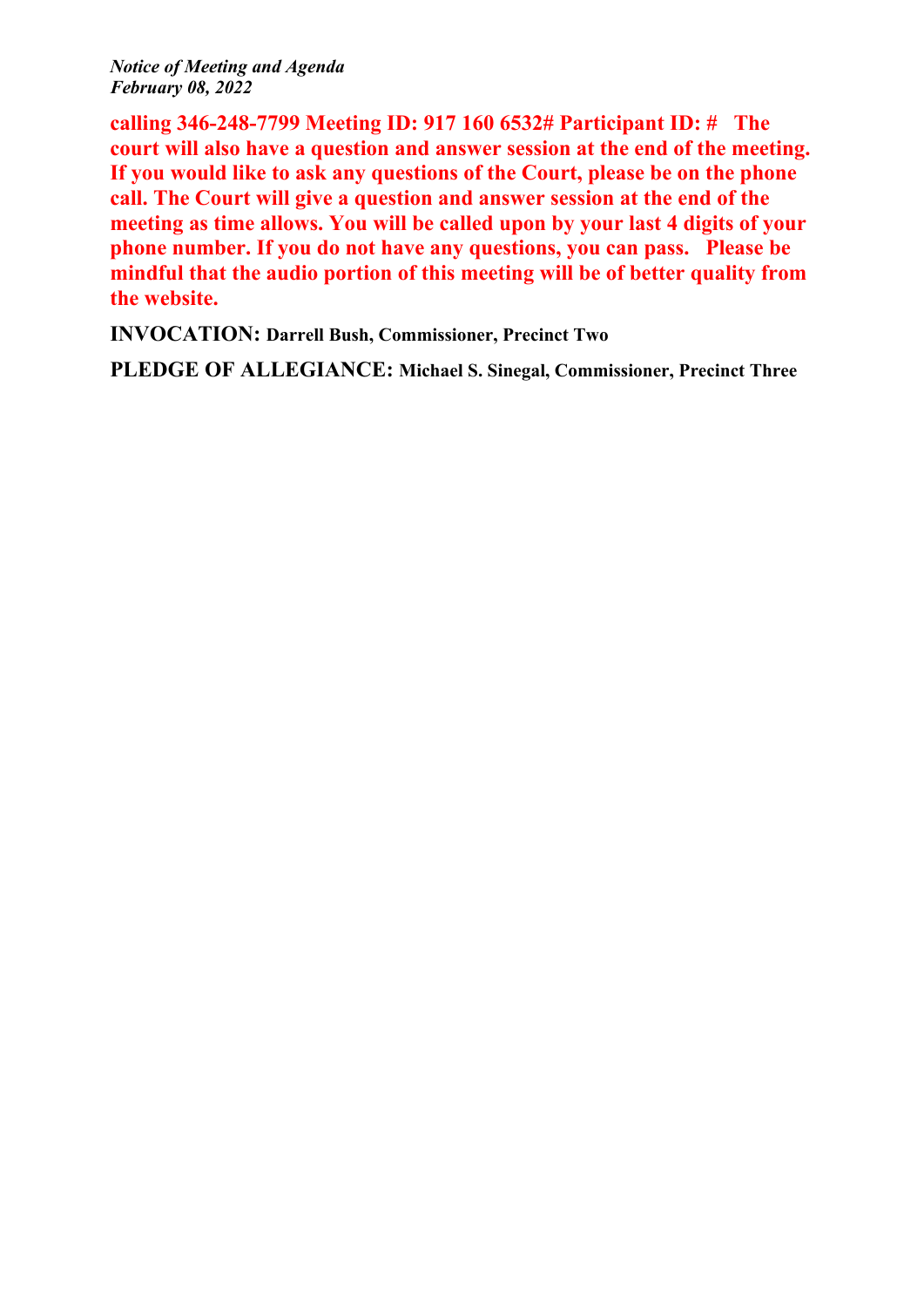# **PURCHASING:**

- (a) Consider and approve <sup>a</sup> contract renewal for (IFB 19-001/YS), Term Contract for Legal Notices for Jefferson County with Beaumont Enterprise, The Examiner Corp., and Port Arthur News for <sup>a</sup> third one (1) year renewal from February 16, 2022 through February 15, 2023.
- (b) Consider and approve, execute, receive and file Amendment No. 4 (four) to contract (IFB 19-038/YS), Term Contract for Paper Stock and Envelopes for Jefferson County. This amendment will increase pricing as shown on Attachment A. Price increases are due to industry manufacturing changes and supply chain issues due to the Covid pandemic.

Amendment No. 4 - IFB [19-038YS.pdf](http://co.jefferson.tx.us/agenda/agendas_pl/20220208_677/Attachments/Amendment No. 4 - IFB 19-038YS.pdf) [Attachment](http://co.jefferson.tx.us/agenda/agendas_pl/20220208_677/Attachments/Attachment A - Paper Price Increases Feb 2022.pdf) A - Paper Price Increases Feb 2022.pdf

(c) Consider and approve disposition of salvage property as authorized by Local Government Code §263.152 (3), for broken or obsolete items. Memorandum - Disposal of Salvage [Property.pdf](http://co.jefferson.tx.us/agenda/agendas_pl/20220208_677/Attachments/Memorandum - Disposal of Salvage Property.pdf)

# **COUNTY AUDITOR:**

(a) Consider and approve budget amendment – Road  $&$  Bridge Pct.3 – replacement of truck due to accident.

| $113 - 0309 - 431 - 6042$ | TRUCKS & TRAILERS         | \$78,105.00 |             |
|---------------------------|---------------------------|-------------|-------------|
| 120-9999-415-9999         | CONTINGENCY APPROPRIATION |             | \$78,105.00 |

[ccRoad&Bridge](http://co.jefferson.tx.us/agenda/agendas_pl/20220208_677/Attachments/ccRoad&Bridge Pct.3 -020822.pdf) Pct.3 -020822.pdf

- (b) Consider and approve total electronic disbursement for \$1,275,012.53 to US Department of Treasury for Round 2 Excess funds recapture. ccUSDepartment of Treasury [Round2ExcessFunds](http://co.jefferson.tx.us/agenda/agendas_pl/20220208_677/Attachments/ccUSDepartment of Treasury Round2ExcessFunds -020822.pdf) -020822.pdf
- (c) Regular County Bills check #491894 through check #492110. [0491894\\_0492110.pdf](http://co.jefferson.tx.us/agenda/agendas_pl/20220208_677/Attachments/0491894_0492110.pdf)

# **COUNTY CLERK:**

(a) Consider and possibly approve Resolution regarding Reimbursement for Auditable Voting Machines (RAVM) gran<sup>t</sup> from the Texas Secretary of State. Maximum reimbursement of \$3,235,744.45 if equipment is in place by 11/08/22, otherwise maximum reimbursement is \$1,617,872.23.

RESOLUTION FOR REIMBURSEMENT FOR AUDITABLE VOTING [MACHINES.pdf](http://co.jefferson.tx.us/agenda/agendas_pl/20220208_677/Attachments/RESOLUTION FOR REIMBURSEMENT FOR AUDITABLE VOTING MACHINES.pdf)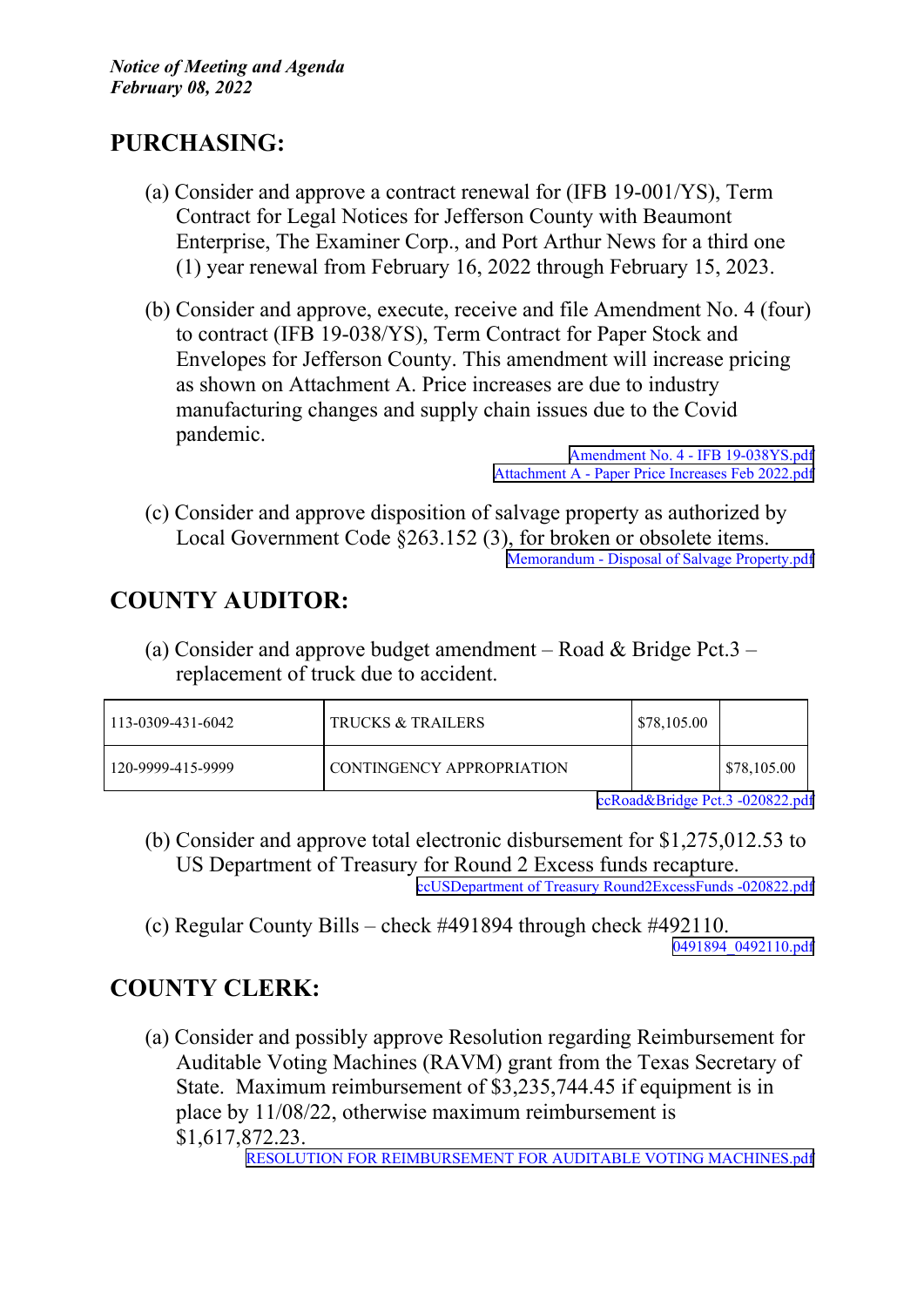(b) Consider and possibly approve, execute, receive and file <sup>a</sup> Joint Election Agreement and Election Services Contract between Jefferson County and Sabine Pass Independent School District for the election to be held on May 7, 2022.

Sabine Pass ISD - [Signed.pdf](http://co.jefferson.tx.us/agenda/agendas_pl/20220208_677/Attachments/Sabine Pass ISD - Signed.pdf)

(c) Consider and possibly approve authorizing the County Judge to DocuSign terms and conditions for the Reimbursement for Auditable Voting Machines (RAVM) funding agreement.

[REIMBURSEMENT](http://co.jefferson.tx.us/agenda/agendas_pl/20220208_677/Attachments/REIMBURSEMENT FOR AUDITABLE VOTING MACHINES .pdf) FOR AUDITABLE VOTING MACHINES .pdf

(d) Consider and possibly approve, execute, receive and file <sup>a</sup> Joint Election Agreement and Election Services Contract between Jefferson County and the Sabine Neches Navigation District for the election to be held on May 7, 2022.

Sabine Neches [Navigation](http://co.jefferson.tx.us/agenda/agendas_pl/20220208_677/Attachments/Sabine Neches Navigation Dist. Signed.pdf) Dist. Signed.pdf

(e) Consider, possibly approve, authorize the County Judge to execute, receive and file Environmental Assessment Determination and Compliance Findings for HUD-assisted Projects pursuan<sup>t</sup> to 24 CFR Part 58 regarding the SH 124 bridge Expansion accompanied by widening of Taylor's Bayou.

ENVIRONMENTAL ASSESSMENT [DETERMINATIONS](http://co.jefferson.tx.us/agenda/agendas_pl/20220208_677/Attachments/ENVIRONMENTAL ASSESSMENT DETERMINATIONS AND COMPLIANCE FINDINGS FOR HUD .pdf) AND COMPLIANCE FINDINGS FOR HUD .pdf

## **COUNTY COMMISSIONERS:**

(a) Consider, possibly approve and authorize paymen<sup>t</sup> for Annual Membership Dues for FYE 2022 to TEX-21, pursuan<sup>t</sup> to TEX-21 Bylaws.

#### JEFFERSON COUNTY TEX 21 [MEMBERSHIP](http://co.jefferson.tx.us/agenda/agendas_pl/20220208_677/Attachments/JEFFERSON COUNTY TEX 21 MEMBERSHIP DUES.pdf) DUES.pdf

(b) Consider and possibly approve <sup>a</sup> County policy for the release and/or abandonment of easements and right of ways.

### **COUNTY TREASURER:**

(a) Receive and File Investment Schedule for December, 2021, including the year to date total earnings on County funds.

December [2021.pdf](http://co.jefferson.tx.us/agenda/agendas_pl/20220208_677/Attachments/December 2021.pdf)

## **ENGINEERING:**

(a) Consider and possibly approve the Final Plat of Doguet's Diamond D Ranch Subdivision Phase7, Block 6; Lots  $6 - 23$ , Block 7; Lots  $11 - 28$ , Being <sup>a</sup> 31.240 Acre Subdivision out of the James Gerish, Sr. League, Abstract 24. This subdivision is located off of Diamond D Drive in Precinct #1. This subdivision is in the City of Beaumont ETJ. This plat